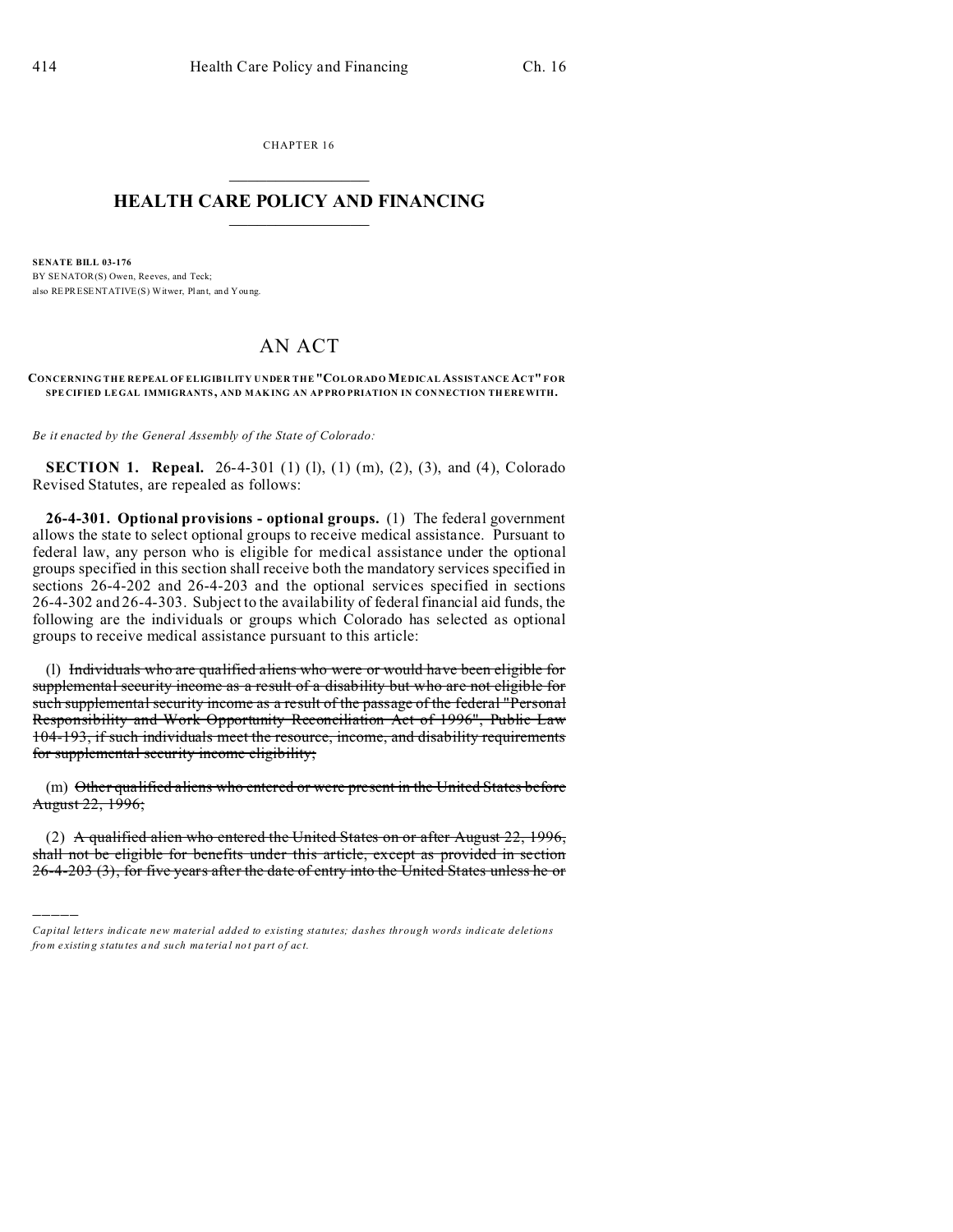she meets the exceptions described in the federal "Personal Responsibility and Work Opportunity Reconciliation Act of 1996", Public Law 104-193, as amended. After five years, such qualified alien shall be eligible for benefits under this article but shall have sponsor income and resources deemed to the individual or family under rules established by the state board pursuant to section 26-2-137.

(3) A legal immigrant who is receiving medicaid nursing facility care or home- and community-based services on July 1, 1997, shall continue to receive such services as long as he or she meets the eligibility requirements other than citizen status. State general funds may be used to reimburse such care in the event that federal financial participation is not available.

(4) A pregnant legal immigrant shall be eligible to receive prenatal and medical services for labor and delivery as long as she meets eligibility requirements other than citizen status. State general funds may be used to reimburse such care in the event that federal financial participation is not available.

**SECTION 2.** 26-4-301, Colorado Revised Statutes, is amended BY THE ADDITION OF A NEW SUBSECTION to read:

**26-4-301. Optional provisions - optional groups.** (5) A QUALIFIED ALIEN SHALL NOT BE ELIGIBLE FOR SERVICES UNDER THIS ARTICLE EXCEPT AS PROVIDED FOR IN SECTIONS 26-4-201 (2) AND 26-4-203 (3). QUALIFIED ALIENS WHO ARE NOT ELIGIBLE FOR SERVICES PURSUANT TO SECTION 26-4-201 (2) SHALL NOT BE AN OPTIONAL GROUP.

**SECTION 3.** Part 1 of article 4 of title 26, Colorado Revised Statutes, is amended BY THE ADDITION OF A NEW SECTION to read:

**26-4-105.5. State plan amendment - authorization - repeal.** (1) THE STATE DEPARTMENT SHALL AMEND THE STATE PLAN FOR MEDICAL ASSISTANCE TO REFLECT THE REPEAL OF SECTION 26-4-301 (1)(1), (1)(m), (2), (3), AND (4).

(2) THIS SECTION IS REPEALED, EFFECTIVE JULY 1, 2004.

**SECTION 4.** 17-1-113.5 (1) (a) and (4) (c), Colorado Revised Statutes, are amended to read:

**17-1-113.5. Inmates held in correctional facilities - medical benefits application assistance - county of residence - repeal.** (1) (a) Except as otherwise provided in paragraph (b) of this subsection (1), on and after January 1, 2003, any person who is sentenced to a term of imprisonment in a correctional facility who was receiving medical assistance pursuant to section  $26-4-201$  (1) (i), C.R.S., or section  $26-4-301$  (1) (1), C.R.S., immediately prior to entering the correctional facility, or who is reasonably expected to meet eligibility criteria pursuant to section 26-4-201 (1) (i), C.R.S., or section  $26-4-301$  (1) (1), C.R.S., upon release, shall receive assistance from correctional facility personnel in applying for such medical assistance at least ninety days prior to release.

(4) (c) On or before January 1, 2003, the department of corrections shall attempt to enter into prerelease agreements with local social security administration offices,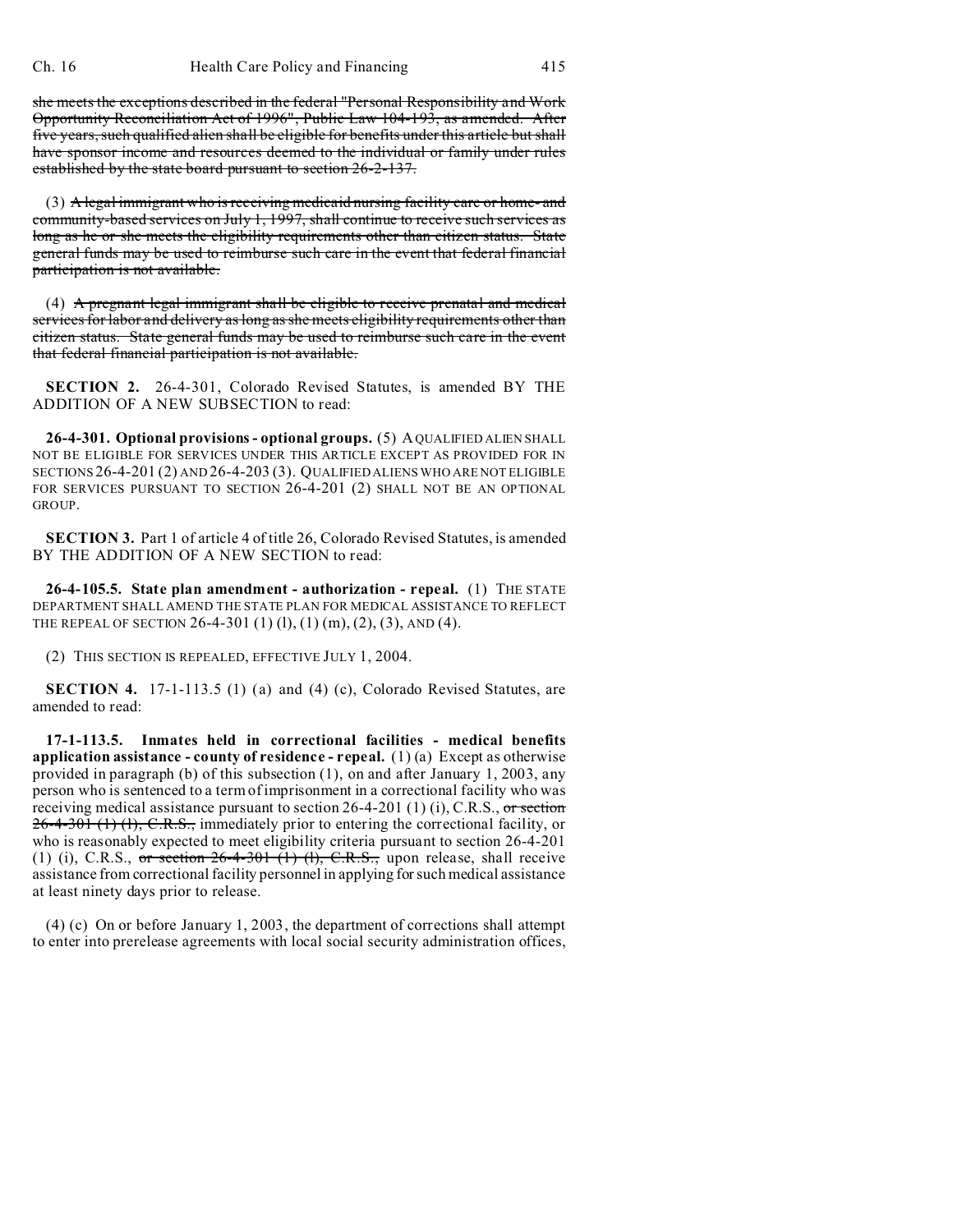and, if appropriate, the county departments of social services, the department of human services, or the department of health care policy and financing to simplify the processing of applications for medicaid or for supplemental security income to enroll inmates who are eligible for medical assistance pursuant to section 26-4-201 (1) (i), C.R.S., or 26-4-301 (1) (1), C.R.S., effective upon release and to provide such inmates with the information and paperwork necessary to access medical assistance immediately upon release.

**SECTION 5.** 17-27-105.7 (1) (a) and (4) (c), Colorado Revised Statutes, are amended to read:

**17-27-105.7. Offenders held in community corrections programs - medical benefits application assistance - county of residence - repeal.** (1) (a) Except as otherwise provided in paragraph (b) of this subsection (1), on and after January 1, 2003, any person who is sentenced to a community corrections program and who was receiving medical assistance pursuant to section 26-4-201 (1) (i), C.R.S., or section 26-4-301 (1) (1), C.R.S., immediately prior to entering the community corrections program, or who is reasonably expected to meet eligibility criteria pursuant to section 26-4-201 (1) (i), C.R.S., or section 26-4-301 (1) (1), C.R.S., upon release, shall receive assistance from community corrections program agents in applying for such medical assistance at least ninety days prior to release.

(4) (c) On or before January 1, 2003, each community corrections program shall attempt to enter into prerelease agreements with local social security administration offices, and, if appropriate, the county departments of social services, the department of human services, or the department of health care policy and financing to simplify the processing of applications for medicaid or for supplemental security income to enroll offenders who are eligible for medical assistance pursuant to section 26-4-201 (1) (i), C.R.S., or  $26-4-301(1)$  (l), C.R.S., effective upon release and to provide such offenders with the information and paperwork necessary to access medical assistance immediately upon release.

**SECTION 6.** Part V (2), (3), and (6) (D) and the affected totals of section 2 of chapter 399, Session Laws of Colorado 2002, are amended to read:

Section 2. **Appropriation.**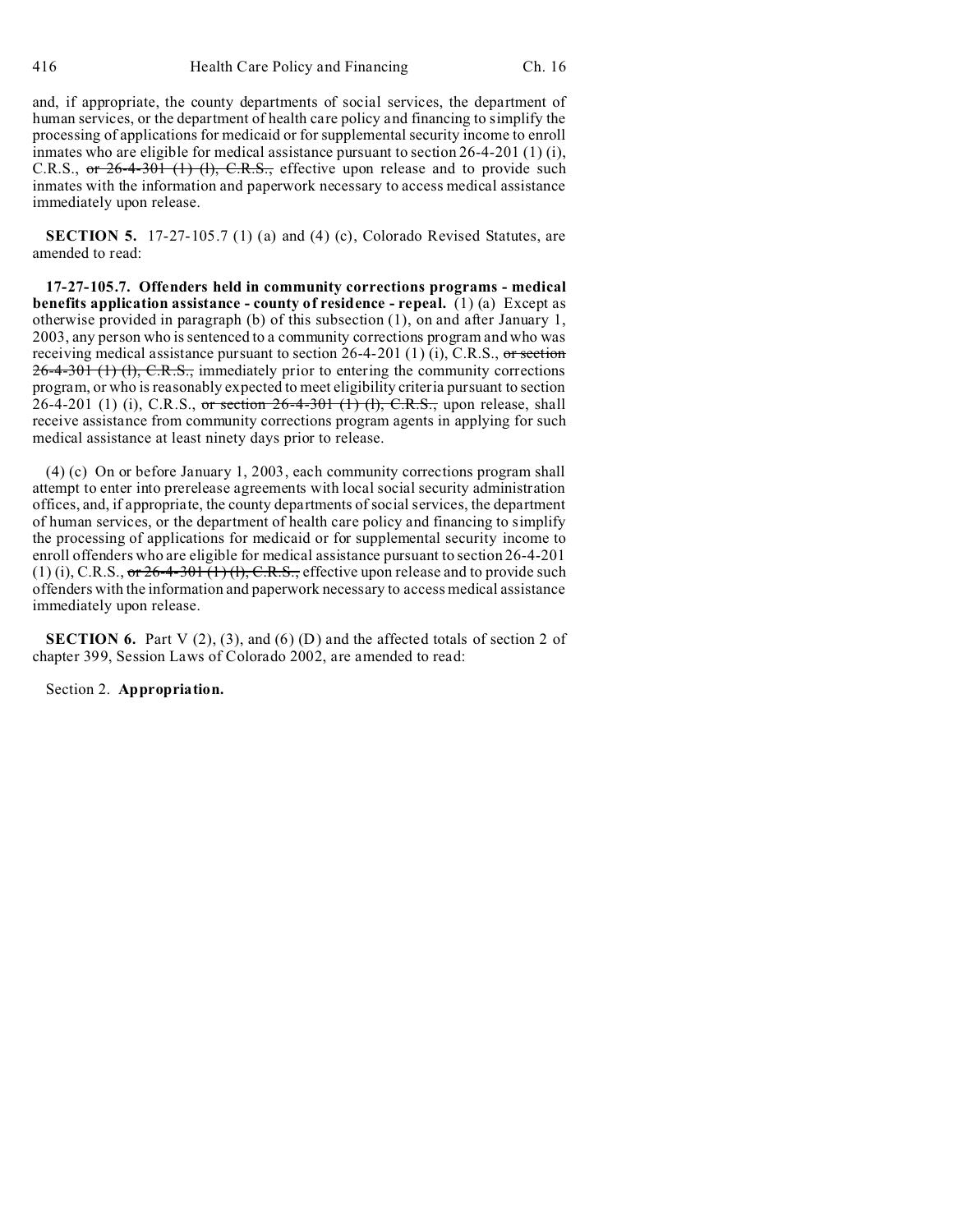|          |       | APPROPRIATION FROM |               |              |               |              |  |  |
|----------|-------|--------------------|---------------|--------------|---------------|--------------|--|--|
| ITEM &   | TOTAL | GENERAL            | GENERAL       | CASH         | CASH          | FEDERAL      |  |  |
| SUBTOTAL |       | <b>FUND</b>        | <b>FUND</b>   | <b>FUNDS</b> | <b>FUNDS</b>  | <b>FUNDS</b> |  |  |
|          |       |                    | <b>EXEMPT</b> |              | <b>EXEMPT</b> |              |  |  |
|          |       |                    |               |              |               |              |  |  |

PART V

#### DEPARTMENT OF HEALTH CARE POLICY AND FINANCING

### (2) MEDICAL PROGRAMS ADMINISTRATION<sup>43, 44</sup>

| Personal Services         | 9.260.099     | 4,239,323(M) | 71,913 <sup>a</sup> | 4,948,863  |
|---------------------------|---------------|--------------|---------------------|------------|
|                           | $(147.7$ FTE) |              |                     |            |
| Operating Expenses        | 684,213       | 330,671(M)   | $250^{\mathrm{b}}$  | 353,292    |
|                           | 719,213       | 348,171(M)   |                     | 370,792    |
| S.B. 01-78 Nursing        |               |              |                     |            |
| Home Quality of Care      |               |              |                     |            |
| Contract Costs            | 68,524        | 34,262(M)    |                     | 34,262     |
| Alternative Care Facility |               |              |                     |            |
| Cost Reporting System     |               |              |                     |            |
| Consulting Services       | 16,667        | 8,334(M)     |                     | 8,333      |
| Medicaid Management       |               |              |                     |            |
| <b>Information System</b> |               |              |                     |            |
| Contract                  | 18,324,459    | 4,418,380(M) | 147,191°            | 13,758,888 |

| Ch. 16 | Health Care Policy and Financing |
|--------|----------------------------------|
|--------|----------------------------------|

417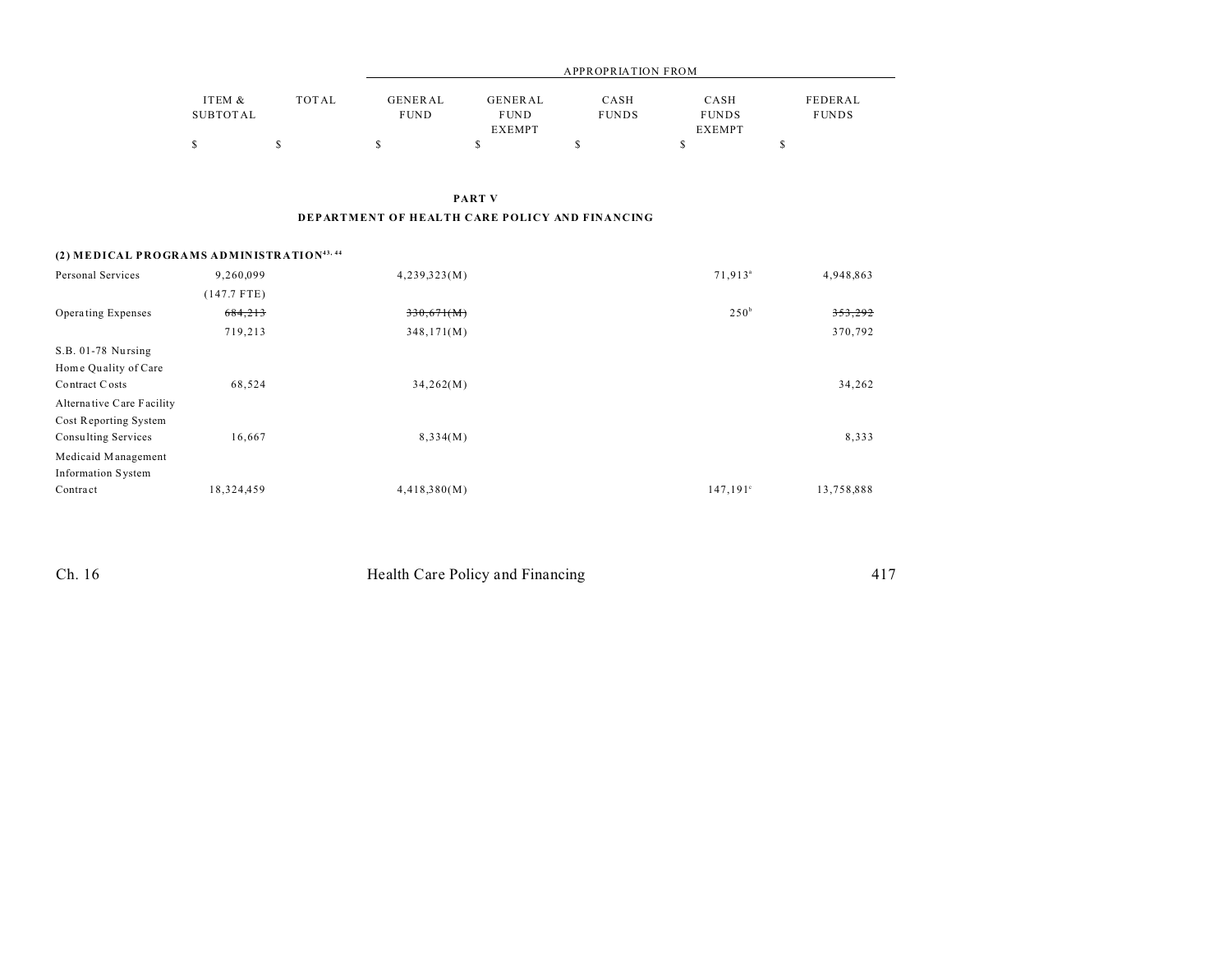|                                |                           |              |                                |                                                | <b>APPROPRIATION FROM</b> |                                       |                         |
|--------------------------------|---------------------------|--------------|--------------------------------|------------------------------------------------|---------------------------|---------------------------------------|-------------------------|
|                                | ITEM &<br><b>SUBTOTAL</b> | <b>TOTAL</b> | <b>GENERAL</b><br>${\tt FUND}$ | <b>GENERAL</b><br><b>FUND</b><br><b>EXEMPT</b> | CASH<br><b>FUNDS</b>      | CASH<br><b>FUNDS</b><br><b>EXEMPT</b> | FEDERAL<br><b>FUNDS</b> |
|                                | $\mathbb{S}$              | \$           | $\mathbb S$                    | \$                                             | \$                        | \$                                    | $\mathbb{S}$            |
|                                |                           |              |                                |                                                |                           |                                       |                         |
| Health Insurance               |                           |              |                                |                                                |                           |                                       |                         |
| Portability and                |                           |              |                                |                                                |                           |                                       |                         |
| Accountability Act of          |                           |              |                                |                                                |                           |                                       |                         |
| 1996 (HIPAA)                   |                           |              |                                |                                                |                           |                                       |                         |
| <b>Implementation Staffing</b> |                           |              |                                |                                                |                           |                                       |                         |
| Costs                          | 298,576                   |              | $70,180(M)^d$                  |                                                |                           | $6,250^{\circ}$                       | 222,146                 |
|                                | $(5.0$ FTE)               |              |                                |                                                |                           |                                       |                         |
| Health Insurance               |                           |              |                                |                                                |                           |                                       |                         |
| Portability and                |                           |              |                                |                                                |                           |                                       |                         |
| Accountability Act of          |                           |              |                                |                                                |                           |                                       |                         |
| 1996 (HIPAA)                   |                           |              |                                |                                                |                           |                                       |                         |
| Implementation Contract        |                           |              |                                |                                                |                           |                                       |                         |
| $\text{Costs}^{45}$            | 11,530,545                |              | $2,753,374(M)^d$               |                                                |                           | 180,967 <sup>e</sup>                  | 8,596,204               |
| Health Insurance               |                           |              |                                |                                                |                           |                                       |                         |
| Portability and                |                           |              |                                |                                                |                           |                                       |                         |
| Accountability Act of          |                           |              |                                |                                                |                           |                                       |                         |
| 1996 (HIPAA)                   |                           |              |                                |                                                |                           |                                       |                         |
| Implementation Central         |                           |              |                                |                                                |                           |                                       |                         |
| <b>State Appropriations</b>    | 2,214,057                 |              | $520,407(M)^d$                 |                                                |                           | $46,351^{\circ}$                      | 1,647,299               |
| Medicaid Authorization         |                           |              |                                |                                                |                           |                                       |                         |
| Cards                          | 1,323,100                 |              | 661,550(M)                     |                                                |                           |                                       | 661,550                 |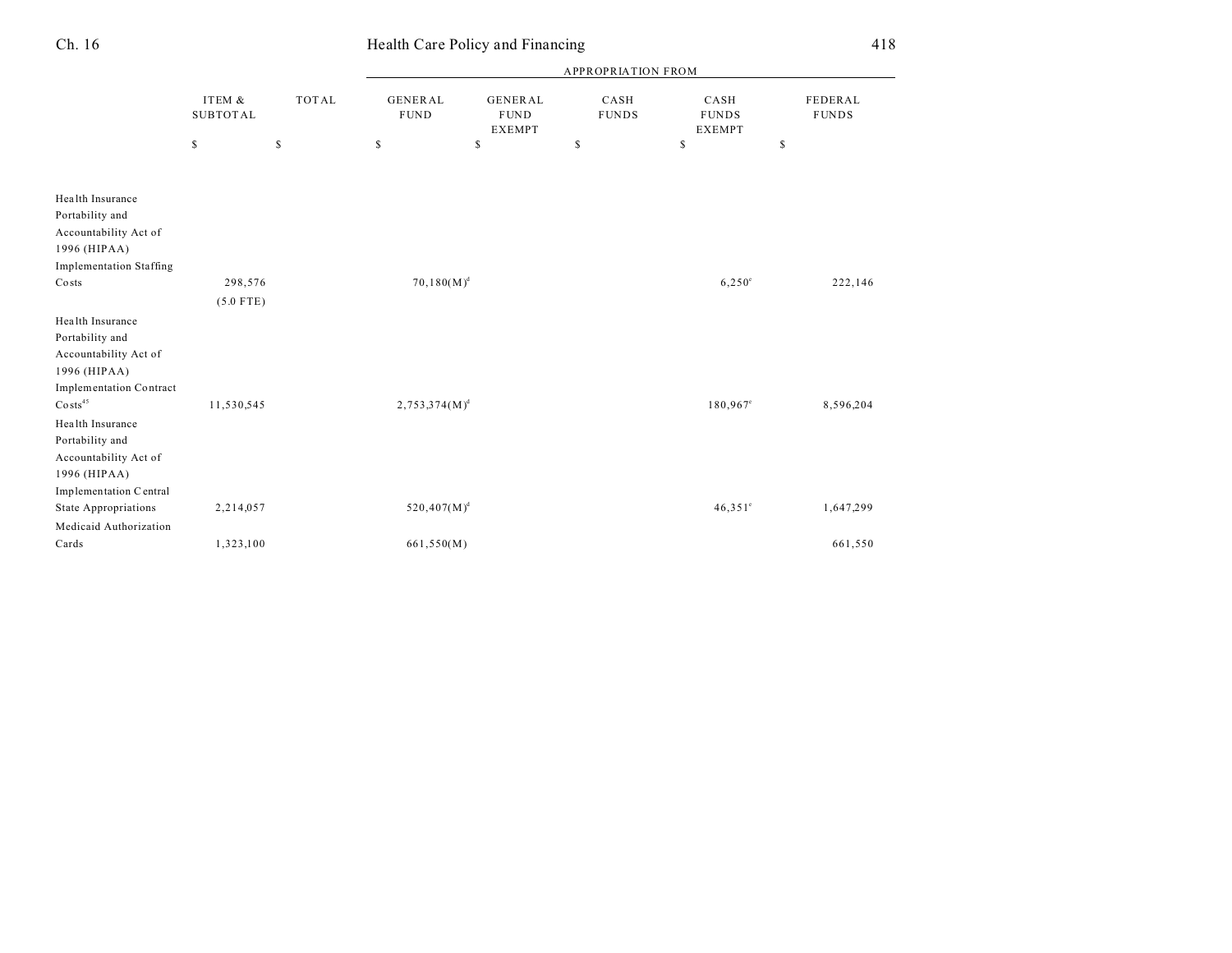| Department of Public        |           |              |                      |                          |           |
|-----------------------------|-----------|--------------|----------------------|--------------------------|-----------|
| Health and Environment      |           |              |                      |                          |           |
| Facility Survey and         |           |              |                      |                          |           |
| Certification               | 4,081,464 | 1,124,860(M) |                      |                          | 2,956,604 |
| Other Case-Mix              |           |              |                      |                          |           |
| Administrative Costs        | 42,000    | 12,000(M)    |                      |                          | 30,000    |
| Contractual Utilization     |           |              |                      |                          |           |
| Review                      | 4,557,179 | 1,157,499(M) |                      | $1,093^b$                | 3,398,587 |
| Early and Periodic          |           |              |                      |                          |           |
| Screening, Diagnosis,       |           |              |                      |                          |           |
| and Treatment Program       | 3,058,718 | 1,529,359(M) |                      |                          | 1,529,359 |
| Nursing Facility Audits     | 880,650   | 440,325(M)   |                      |                          | 440,325   |
| Hospital and Federally      |           |              |                      |                          |           |
| Qualified Health Clinic     |           |              |                      |                          |           |
| Audits                      | 250,000   | 125,000(M)   |                      |                          | 125,000   |
| Nursing Home                |           |              |                      |                          |           |
| Preadmission and            |           |              |                      |                          |           |
| <b>Resident Assessments</b> | 1,240,534 | 310, 134(M)  |                      |                          | 930,400   |
| Nurse Aide Certification    | 310,330   | 142,321(M)   |                      | $12,844(T)$ <sup>f</sup> | 155,165   |
| Nursing Home Quality        |           |              |                      |                          |           |
| Assessments                 | 26,955    | 6,739(M)     |                      |                          | 20,216    |
| <b>Estate Recovery</b>      | 700,000   |              | 350,000 <sup>s</sup> |                          | 350,000   |
| Single Entry Point          |           |              |                      |                          |           |
| Administration              | 65,900    | 32,950(M)    |                      |                          | 32,950    |
| Single Entry Point          |           |              |                      |                          |           |
| Audits                      | 35,339    | 17,669(M)    |                      |                          | 17,670    |
| Phone Triage/Advice         | 324,513   | 81,128(M)    |                      |                          | 243,385   |

 $Ch. 16$ 

Health Care Policy and Financing

419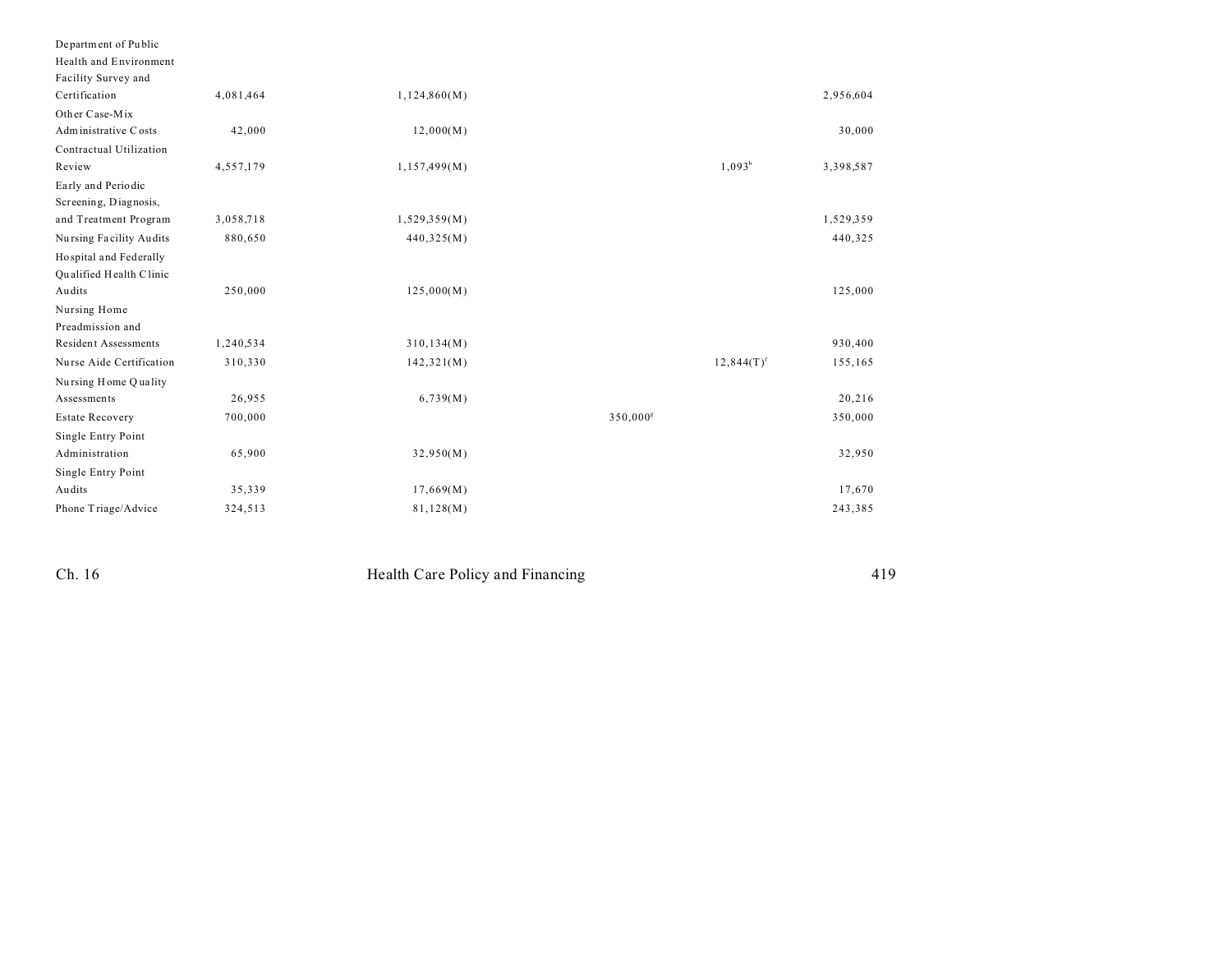| Health |
|--------|
|        |

## Ch. 16 Health Care Policy and Financing 420

|                        |                           |            |                               |                                         | <b>APPROPRIATION FROM</b> |                                       |                         |
|------------------------|---------------------------|------------|-------------------------------|-----------------------------------------|---------------------------|---------------------------------------|-------------------------|
|                        | ITEM &<br><b>SUBTOTAL</b> | TOTAL      | <b>GENERAL</b><br><b>FUND</b> | GENERAL<br><b>FUND</b><br><b>EXEMPT</b> | CASH<br><b>FUNDS</b>      | CASH<br><b>FUNDS</b><br><b>EXEMPT</b> | FEDERAL<br><b>FUNDS</b> |
|                        | $\mathbb S$               | S.         | S                             | S                                       | S                         | \$                                    | \$                      |
|                        |                           |            |                               |                                         |                           |                                       |                         |
| S.B. 97-05 Enrollment  |                           |            |                               |                                         |                           |                                       |                         |
| <b>Broker</b>          | 1,073,258                 |            | 536,629(M)                    |                                         |                           |                                       | 536,629                 |
| Primary Care Physician |                           |            |                               |                                         |                           |                                       |                         |
| Credentialing          | 116,788                   |            | 58,394(M)                     |                                         |                           |                                       | 58,394                  |
| H.B. 01-1271 Medicaid  |                           |            |                               |                                         |                           |                                       |                         |
| Buy-in                 | 327,427                   |            |                               |                                         |                           |                                       | 327,427                 |
|                        |                           | 60,811,295 |                               |                                         |                           |                                       |                         |
|                        |                           | 60,846,295 |                               |                                         |                           |                                       |                         |
|                        |                           |            |                               |                                         |                           |                                       |                         |

<sup>a</sup> Of this amount, \$24,907 shall be from the Breast and Cervical Cancer Prevention and Treatment Fund created in Section 26-4-532 (7), C.R.S., and \$47,006 shall be from the Children's Basic Health Plan Trust created in Section 26-19-105, C.R.S.

b This amount shall be from the Breast and Cervical Cancer Prevention and Treatment Fund created in Section 26-4-532 (7), C.R.S.

c Of this amount, \$14 6,86 7(T) shall be from the Old Age Pension Health and Medical Care Fund appropriated in the Department of Human Services and \$324 shall be from the Breast and Cervical Cancer Prevention and Treatment Fund created in Section 26-4-532 (7), C.R.S.

 $^d$  Of these amounts, \$3,333,893 is exempt from the statutory limit on state General Fund appropriations pursuant to Section 24-75-201.1 (1) (a) (III) (B), C.R.S.

e This amount shall be from the Children's Basic Health Plan Trust created in Section 26-19-105, C.R.S.

f This amount shall be from the Depa rtment of Regulatory Agencies.

<sup>8</sup> This amount shall be from estate recoveries.

**(3) MEDICAL SERVICES PREMIUMS46, 47, 48, 49, 50, 51, 52, 53, 54, 54a**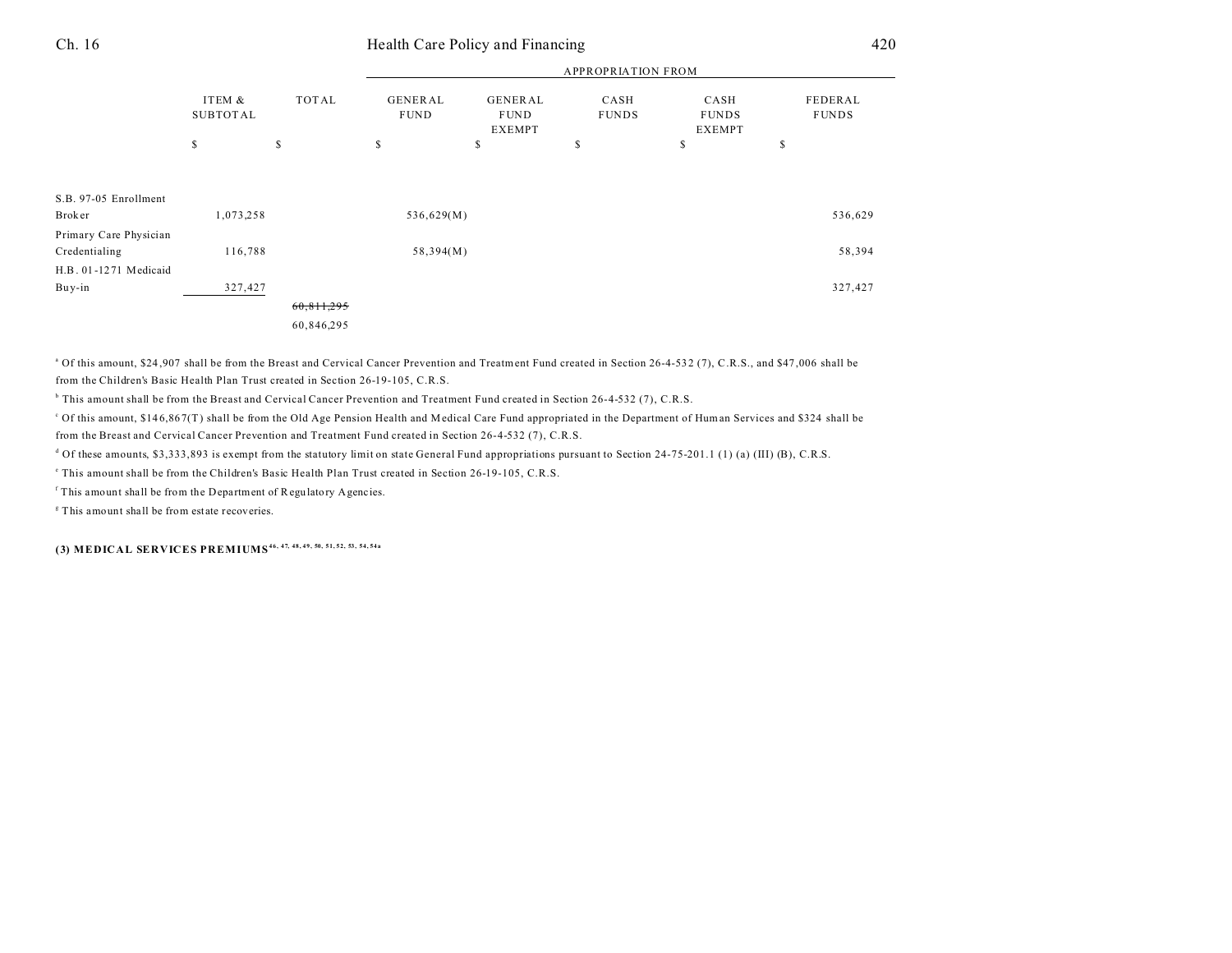| Services for 35,230                |                       |  |
|------------------------------------|-----------------------|--|
| 35,027 Old Age                     |                       |  |
| Pensioners (OAP-A) at              |                       |  |
| an average cost of                 |                       |  |
| <del>\$16,895.22</del> \$16,973.13 | 595,218,541           |  |
|                                    | 594,517,689           |  |
| Services for $5,430,5,401$         |                       |  |
| Old Age Pensioners                 |                       |  |
| (OAP-B) at an average              |                       |  |
| cost of $$12,504.16$               |                       |  |
| \$12,560.33                        | <del>67,897,616</del> |  |
|                                    | 67,838,351            |  |
| Services for 4,046 Old             |                       |  |
| Age Pension State                  |                       |  |
| Medical Program clients            |                       |  |
| at an average cost of              |                       |  |
| \$2,435.28                         | 9,853,133             |  |
| Services for 49,669                |                       |  |
| 49,494 N on-Elderly                |                       |  |
| Disabled Recipients of             |                       |  |
| Supplemental Security              |                       |  |
| Income at an average               |                       |  |
| cost of $$10,450.73$               |                       |  |
| \$10,475.48                        | 519,077,445           |  |
|                                    | 518,473,400           |  |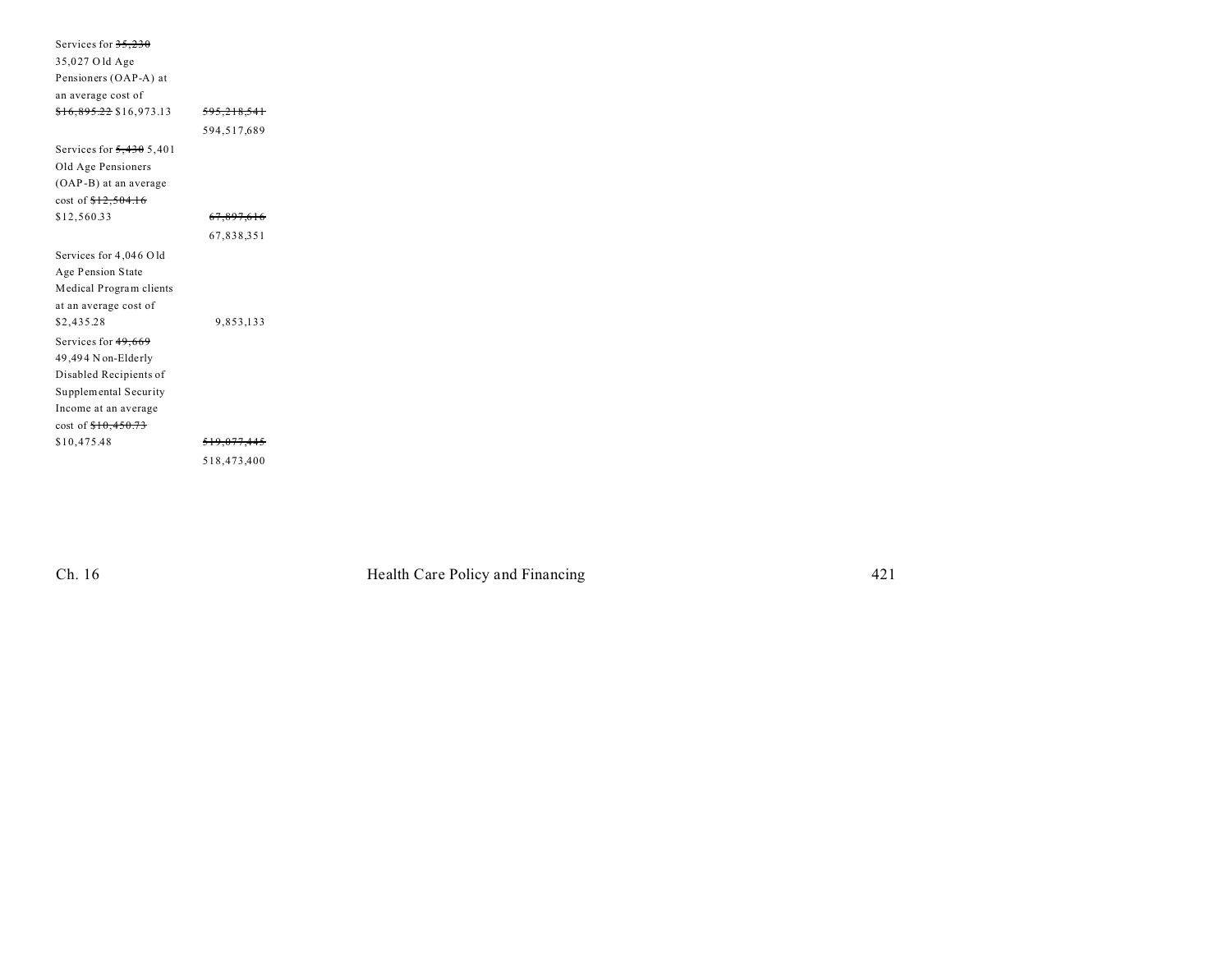| i |  |
|---|--|
|---|--|

|                           |                           |              | <b>APPROPRIATION FROM</b>     |                                                |                      |                                       |                         |  |
|---------------------------|---------------------------|--------------|-------------------------------|------------------------------------------------|----------------------|---------------------------------------|-------------------------|--|
|                           | ITEM &<br><b>SUBTOTAL</b> | <b>TOTAL</b> | <b>GENERAL</b><br><b>FUND</b> | <b>GENERAL</b><br><b>FUND</b><br><b>EXEMPT</b> | CASH<br><b>FUNDS</b> | CASH<br><b>FUNDS</b><br><b>EXEMPT</b> | FEDERAL<br><b>FUNDS</b> |  |
|                           | \$                        | \$           | $\mathbb S$                   | \$                                             | \$                   | \$                                    | \$                      |  |
| Services for $38,349$     |                           |              |                               |                                                |                      |                                       |                         |  |
| 38,185 Categorically      |                           |              |                               |                                                |                      |                                       |                         |  |
| Eligible Low-income       |                           |              |                               |                                                |                      |                                       |                         |  |
| Adults at an average cost |                           |              |                               |                                                |                      |                                       |                         |  |
| of \$3,273.42 \$3,275.65  | 125,532,402               |              |                               |                                                |                      |                                       |                         |  |
|                           | 125,080,757               |              |                               |                                                |                      |                                       |                         |  |
| Services for 158,488      |                           |              |                               |                                                |                      |                                       |                         |  |
| 158,279 Categorically     |                           |              |                               |                                                |                      |                                       |                         |  |
| Eligible Low-income       |                           |              |                               |                                                |                      |                                       |                         |  |
| Children and Baby Care    |                           |              |                               |                                                |                      |                                       |                         |  |
| Program Children at an    |                           |              |                               |                                                |                      |                                       |                         |  |
| average cost of           |                           |              |                               |                                                |                      |                                       |                         |  |
| $$1,750.40$ \$1,751.06    | 277,418,122               |              |                               |                                                |                      |                                       |                         |  |
|                           | 277,155,501               |              |                               |                                                |                      |                                       |                         |  |
| Services for $13,877$     |                           |              |                               |                                                |                      |                                       |                         |  |
| 13,854 Foster Children    |                           |              |                               |                                                |                      |                                       |                         |  |
| at an average cost of     |                           |              |                               |                                                |                      |                                       |                         |  |
| $$2,652.07$ \$2,652.89    | 36,802,812                |              |                               |                                                |                      |                                       |                         |  |
|                           | 36,753,177                |              |                               |                                                |                      |                                       |                         |  |
|                           |                           |              |                               |                                                |                      |                                       |                         |  |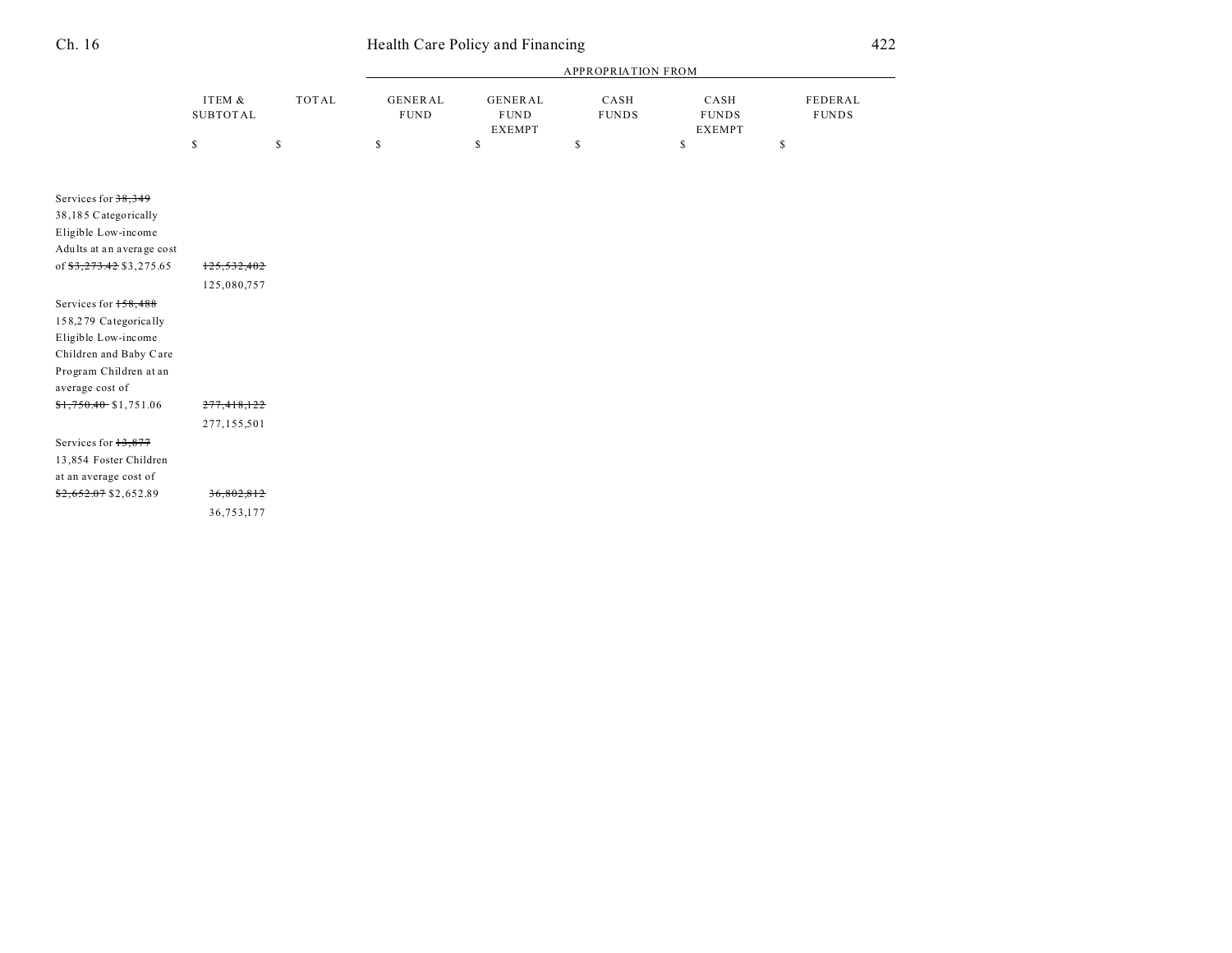| Services for 5,983 5,918  |            |               |                |  |                         |             |
|---------------------------|------------|---------------|----------------|--|-------------------------|-------------|
| Baby Care Program         |            |               |                |  |                         |             |
| Adults at an average cost |            |               |                |  |                         |             |
| of \$5,564.49 \$5,569.81  | 33,292,341 |               |                |  |                         |             |
|                           | 32,962,123 |               |                |  |                         |             |
| Services for 9,492        |            |               |                |  |                         |             |
| Qualified Medicare        |            |               |                |  |                         |             |
| Beneficiaries (QMBs)      |            |               |                |  |                         |             |
| and Special Low-Income    |            |               |                |  |                         |             |
| Medicare Beneficiaries    |            |               |                |  |                         |             |
| (SLIMBs) at an average    |            |               |                |  |                         |             |
| cost of \$1,071.80        | 10,173,529 |               |                |  |                         |             |
| Services for 5,414        |            |               |                |  |                         |             |
| Non-Citizens at an        |            |               |                |  |                         |             |
| Average Cost of           |            |               |                |  |                         |             |
| \$9,876.00                | 53,468,640 |               |                |  |                         |             |
| Services for 71 S.B.      |            |               |                |  |                         |             |
| 01S2-12 Breast and        |            |               |                |  |                         |             |
| Cervical Cancer           |            |               |                |  |                         |             |
| Treatment Clients at an   |            |               |                |  |                         |             |
| Average Cost of           |            |               |                |  |                         |             |
| \$22,501.62               | 1,597,615  |               |                |  |                         |             |
|                           |            | 1,730,332,196 | 838,728,143(M) |  | 34,565,803 <sup>a</sup> | 857,038,250 |
|                           |            | 1,727,873,915 | 837,437,768(M) |  |                         | 855,870,344 |

<sup>a</sup> Of this amount, \$9,853,133 (T)shall be from the Old Age Pension Health and Medical Care Fund appropriated in the Department of Human Services, \$559,165 shall be from the Breast and Cervical Cancer Prevention and Treatment Fund created in Section 26-4-532 (7), C.R.S., and \$24,153,505 represents public funds certified as representing expenditures incurred by public nursing homes and hospitals that are eligible for federal financial participation under the Medicaid program.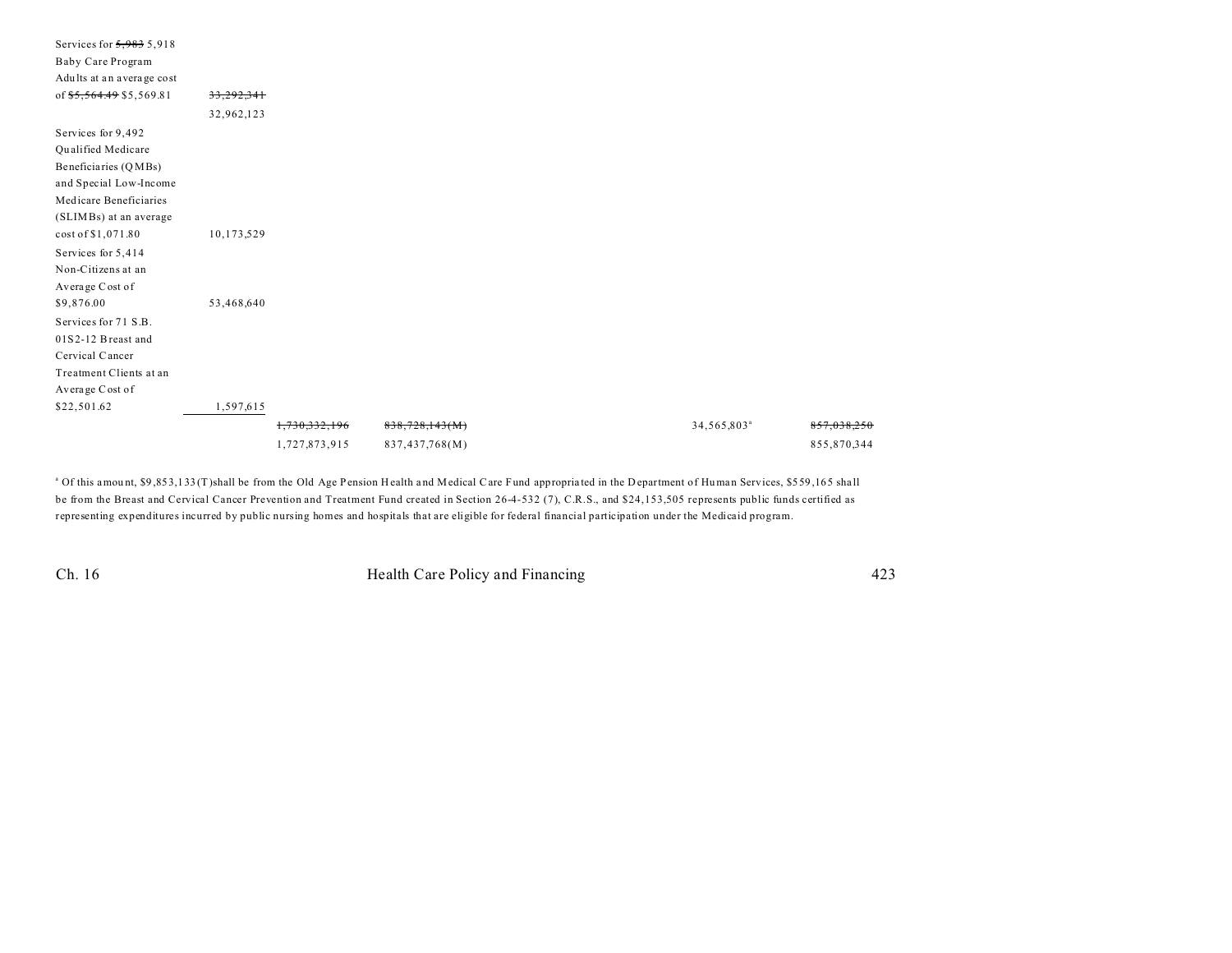| Ch. 16                                                                                                                                                  | Health Care Policy and Financing |              |                               |                                                |                      |                                       |                         |
|---------------------------------------------------------------------------------------------------------------------------------------------------------|----------------------------------|--------------|-------------------------------|------------------------------------------------|----------------------|---------------------------------------|-------------------------|
|                                                                                                                                                         |                                  |              |                               |                                                |                      |                                       |                         |
|                                                                                                                                                         | ITEM &<br><b>SUBTOTAL</b>        | <b>TOTAL</b> | <b>GENERAL</b><br><b>FUND</b> | <b>GENERAL</b><br><b>FUND</b><br><b>EXEMPT</b> | CASH<br><b>FUNDS</b> | CASH<br><b>FUNDS</b><br><b>EXEMPT</b> | FEDERAL<br><b>FUNDS</b> |
|                                                                                                                                                         | $\mathbb S$                      | $\mathbb S$  | \$                            | $\mathbb S$                                    | $\mathbb S$          | \$                                    | \$                      |
| (6) DEPARTMENT OF HUM AN SERVICES MEDICAID-FUNDED PROGRAMS <sup>62, 63, 64</sup><br>(D) Office of<br><b>Behavioral Health and</b><br>Housing - Medicaid |                                  |              |                               |                                                |                      |                                       |                         |
| Funding                                                                                                                                                 |                                  |              |                               |                                                |                      |                                       |                         |
| Administration                                                                                                                                          | 835,306                          |              | 417,653(M)                    |                                                |                      |                                       | 417,653                 |
| Mental Health                                                                                                                                           |                                  |              |                               |                                                |                      |                                       |                         |
| Community Programs,                                                                                                                                     |                                  |              |                               |                                                |                      |                                       |                         |
| Mental Health Capitation                                                                                                                                |                                  |              |                               |                                                |                      |                                       |                         |
| and Performance                                                                                                                                         |                                  |              |                               |                                                |                      |                                       |                         |
| <b>Incentive Awards</b>                                                                                                                                 | 148,707,702                      |              | <del>74,353,851(M)</del>      |                                                |                      |                                       | <del>74,353,851</del>   |
|                                                                                                                                                         | 148,516,188                      |              | 74,258,094(M)                 |                                                |                      |                                       | 74,258,094              |
| Mental Health                                                                                                                                           |                                  |              |                               |                                                |                      |                                       |                         |
| Community Programs,                                                                                                                                     |                                  |              |                               |                                                |                      |                                       |                         |
| Medicaid Mental Health                                                                                                                                  |                                  |              |                               |                                                |                      |                                       |                         |
| Fee for Service                                                                                                                                         |                                  |              |                               |                                                |                      |                                       |                         |
| Payments                                                                                                                                                | 3,618,529                        |              | 1,809,265(M)                  |                                                |                      |                                       | 1,809,264               |
| Mental Health                                                                                                                                           |                                  |              |                               |                                                |                      |                                       |                         |
| Community Programs,                                                                                                                                     |                                  |              |                               |                                                |                      |                                       |                         |
| Medicaid Mental Health                                                                                                                                  |                                  |              |                               |                                                |                      |                                       |                         |
| Services for Breast and                                                                                                                                 |                                  |              |                               |                                                |                      |                                       |                         |
| Cervical Cancer Patients                                                                                                                                | 71,175                           |              |                               |                                                |                      | $24,911^a$                            | 46,264                  |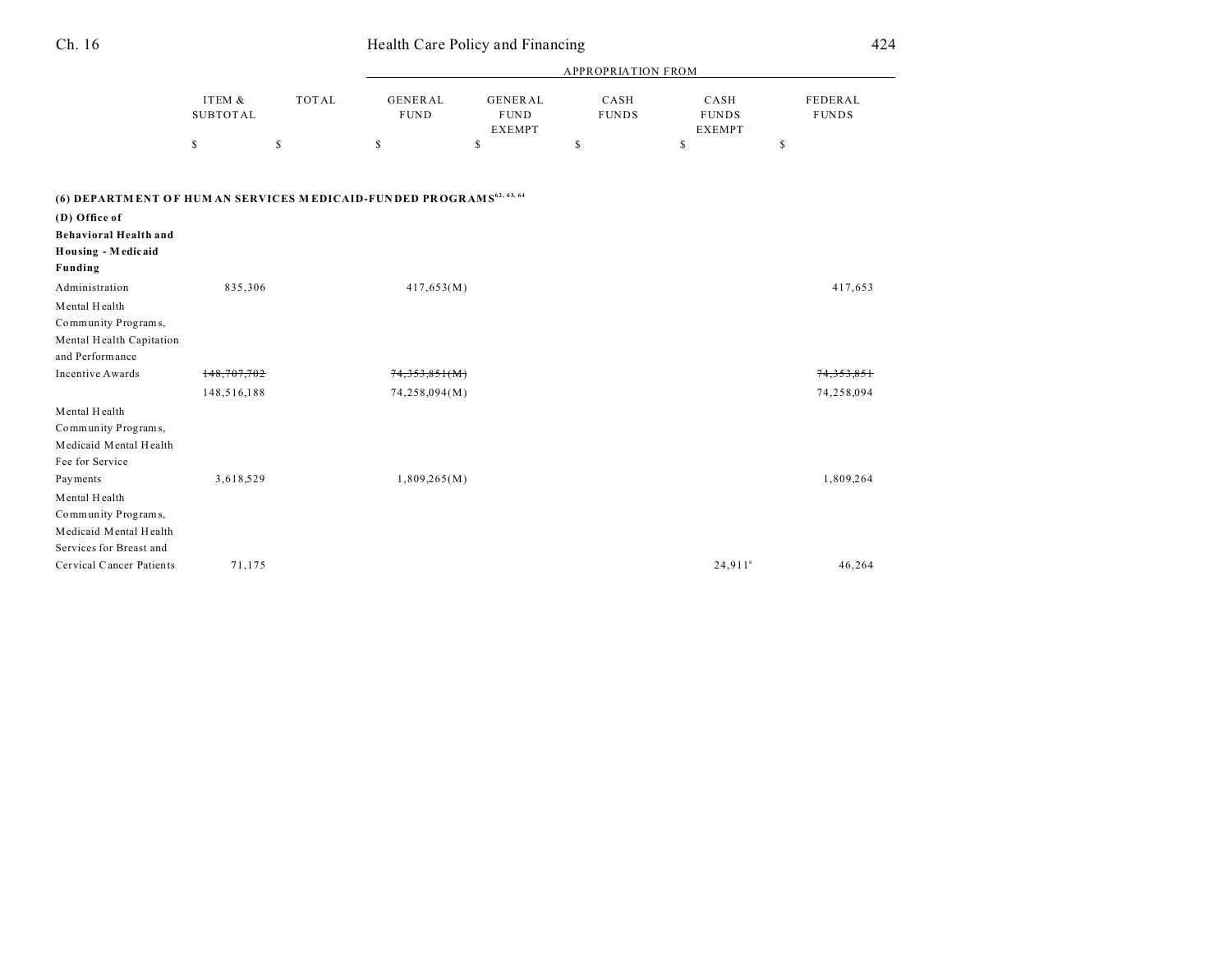| Mental Health            |               |               |            |
|--------------------------|---------------|---------------|------------|
| Community Programs,      |               |               |            |
| Medicaid Anti-psychotic  |               |               |            |
| Pharmaceuticals          | 24,589,830    | 12,294,915(M) | 12,294,915 |
| Mental Health Institutes | 3,984,829     | 1,992,415(M)  | 1,992,414  |
| Alcohol and Drug Abuse   |               |               |            |
| Division, High Risk      |               |               |            |
| Pregnant Women           |               |               |            |
| Program                  | 349,656       | 174,828(M)    | 174,828    |
|                          | 182, 157, 027 |               |            |
|                          | 181,965,513   |               |            |
|                          |               |               |            |

a This amount shall be from the Breast and Cervical Cancer Prevention and Treatment Fu nd created in Section 26 -4-532 (7), C.R.S.

|                                                    | 562,692,270<br>562,500,756       |                                             |           |                  |                                  |
|----------------------------------------------------|----------------------------------|---------------------------------------------|-----------|------------------|----------------------------------|
| <b>TOTALS PART V</b><br>(HEALTH CARE<br>POLICY AND |                                  |                                             |           |                  |                                  |
| $FINANCING)^{5,6}$                                 | \$2,714,652,157<br>2,712,037,362 | \$1,180,936,543"<br>$1,179,567,911^{\circ}$ | \$751,563 | $$186,737,806^b$ | \$1,346,226,245<br>1,344,980,082 |

<sup>a</sup> Of this amount, \$3,355,821 is exempt from the statutory limit on state General Fund appropriations pursuant to Section 24-75-201.1 (1) (a) (III) (B), C.R.S.

<sup>b</sup> Of this amount, \$781,748 contains an (L) notation, and \$10,068,871 contains a (T) notation.

**SECTION 7.** Part VII (4) (B) and the affected totals of section 2 of chapter 399, Session Laws of Colorado 2002, are amended to read: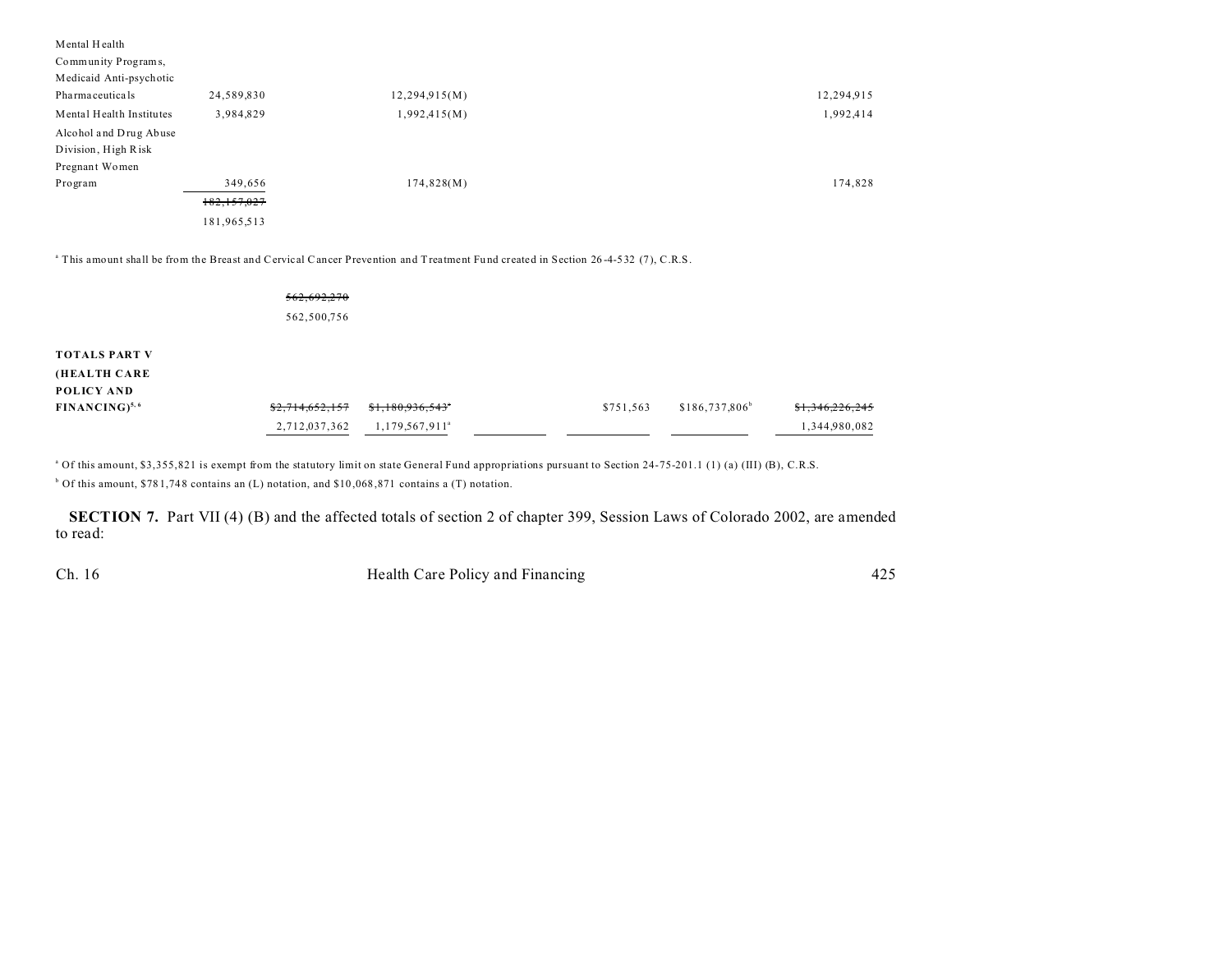| Ch. 16 |                    | Health Care Policy and Financing |                               |                                         |                      |                                       |                         |
|--------|--------------------|----------------------------------|-------------------------------|-----------------------------------------|----------------------|---------------------------------------|-------------------------|
|        |                    |                                  | <b>APPROPRIATION FROM</b>     |                                         |                      |                                       |                         |
|        | ITEM &<br>SUBTOTAL | <b>TOTAL</b>                     | <b>GENERAL</b><br><b>FUND</b> | GENERAL<br><b>FUND</b><br><b>EXEMPT</b> | CASH<br><b>FUNDS</b> | CASH<br><b>FUNDS</b><br><b>EXEMPT</b> | FEDERAL<br><b>FUNDS</b> |
|        |                    |                                  |                               |                                         | S                    |                                       | S                       |

### Section 2. **Appropriation.**

### **PART VII DEPARTMENT OF H UM AN SERVICES**

### **(4) OFFICE OF BEHAVIORAL HEALTH AND HOUSING**

### **(B) Mental Health Community Programs59, 84**

| Mental Health                  |               |                         |
|--------------------------------|---------------|-------------------------|
| Capitation <sup>54, 62</sup>   | 146, 127, 702 | $146, 127, 702$ $(T)^2$ |
|                                | 145,936,188   | $145,936,188(T)^{a}$    |
| Capitation Performance         |               |                         |
| Incentive Awards <sup>63</sup> | 2,580,000     | $2,580,000(T)^{a}$      |
| Medicaid Mental Health         |               |                         |
| Fee for Service                |               |                         |
| Payments                       | 3,618,529     | $3,618,529(T)^{a}$      |
| Medicaid Mental Health         |               |                         |
| Services for Breast and        |               |                         |
| Cervical Cancer Patients       | 71,175        | $71,175(T)^{a}$         |
| Medicaid Mental Health         |               |                         |
| Child Placement Agency         |               |                         |
| Program                        | 7,152,728     | $7,152,728(T)^{b}$      |
|                                |               |                         |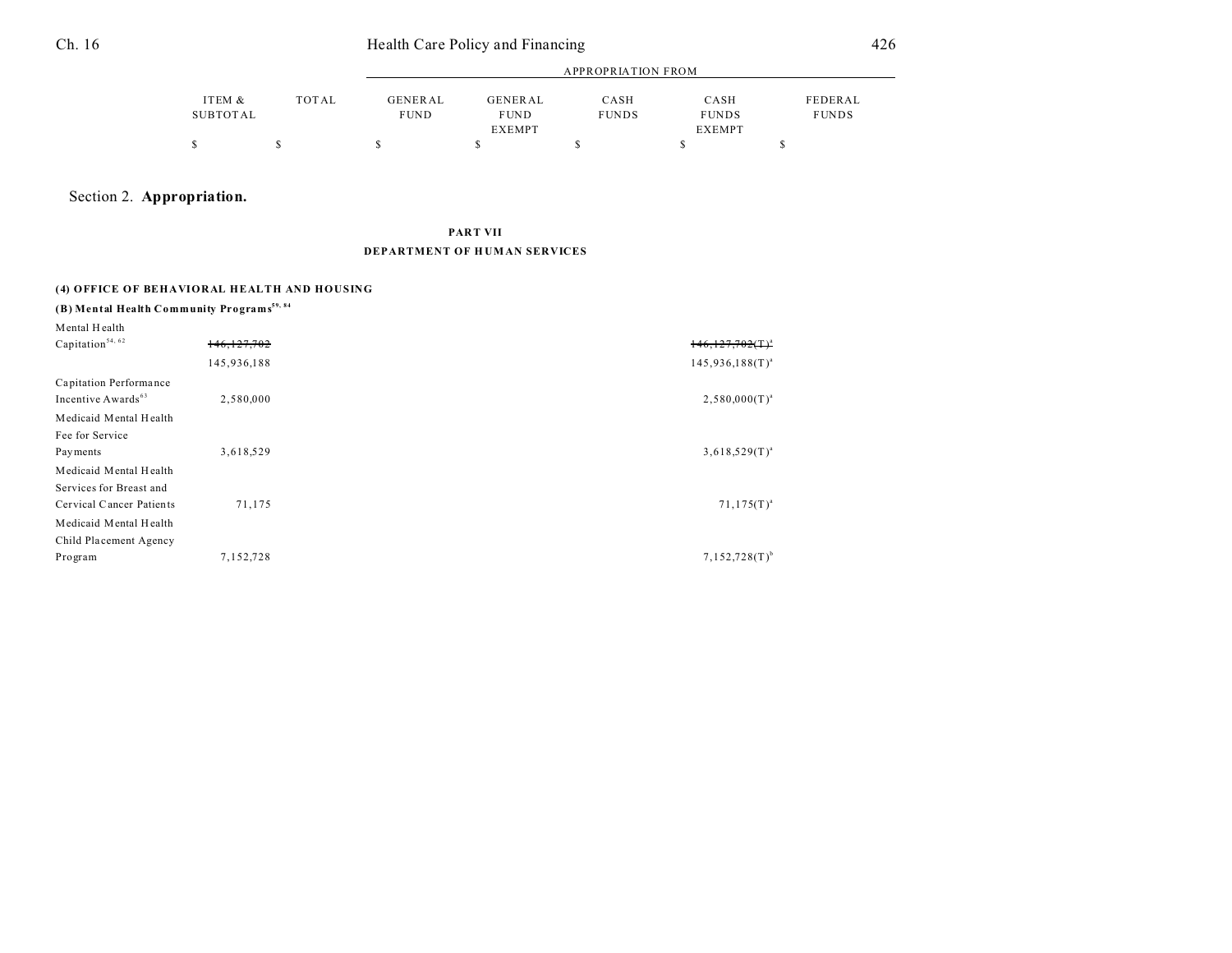| Medicaid Anti-Psychotic        |              |             |                                      |
|--------------------------------|--------------|-------------|--------------------------------------|
| Pharma ceuticals <sup>64</sup> | 24,589,830   |             | $24,589,830(T)^{a}$                  |
| Services for Target            |              |             |                                      |
| Clients <sup>85</sup>          | 27,399,346   | 20,164,969  | $4,999,118^d$<br>$2,235,259^{\circ}$ |
| Services for Non-Target        |              |             |                                      |
| Clients                        | 703,762      | 703,762     |                                      |
| Goebel Lawsuit                 |              |             |                                      |
| Settlement $^{86,\;87}$        | 18, 313, 230 | 9,316,678   | $8,996,552(T)^e$                     |
|                                |              | $(2.0$ FTE) |                                      |
| Assertive Community            |              |             |                                      |
| <b>Treatment Programs</b>      | 1,225,736    | 612,868     | $612,868(L)$ <sup>f</sup>            |
| Alternatives to Inpatient      |              |             |                                      |
| Hospitalization for Not        |              |             |                                      |
| Less than Twenty-four          |              |             |                                      |
| Full-time Placements for       |              |             |                                      |
| Six Months <sup>88</sup>       | 877,500      | 877,500     |                                      |
|                                | 232,659,538  |             |                                      |
|                                | 232,468,024  |             |                                      |
|                                |              |             |                                      |

a These amou nts shall be from Medicaid funds appropriated to the Department of Health Care Policy and Financing.

<sup>b</sup> This amount is shown for informational purposes only and reflects total estimated expenditures which originate as 50 percent General Fund appropriated to the Division of Child Welfare in the Department of Human Services and 50 percent federal funds transferred from the Department of Health Care Policy and Financing. <sup>o</sup> Of this amount, \$1,688,201(T) shall be from the Division of Vocational Rehabilitation and \$547,058(L) shall be from local matching funds to provide a 33 percent ma tch for General Fund appropriations for purcha se of pharmaceuticals.

 $^d$  Of this amount, it is estimated that \$4,577,373 shall be from the Mental Health Services Block Grant and \$421,745 shall be from the H omeless Prevention Block Gr ant.

<sup>o</sup> Of this amount, \$161,909 shall be from the Division of Vocational Rehabilitation and \$8,834,643 is shown for informational purposes only and reflects the portion of the M ental Health Capitation line item estimated to be used for services to the Goebel plaintiff class.